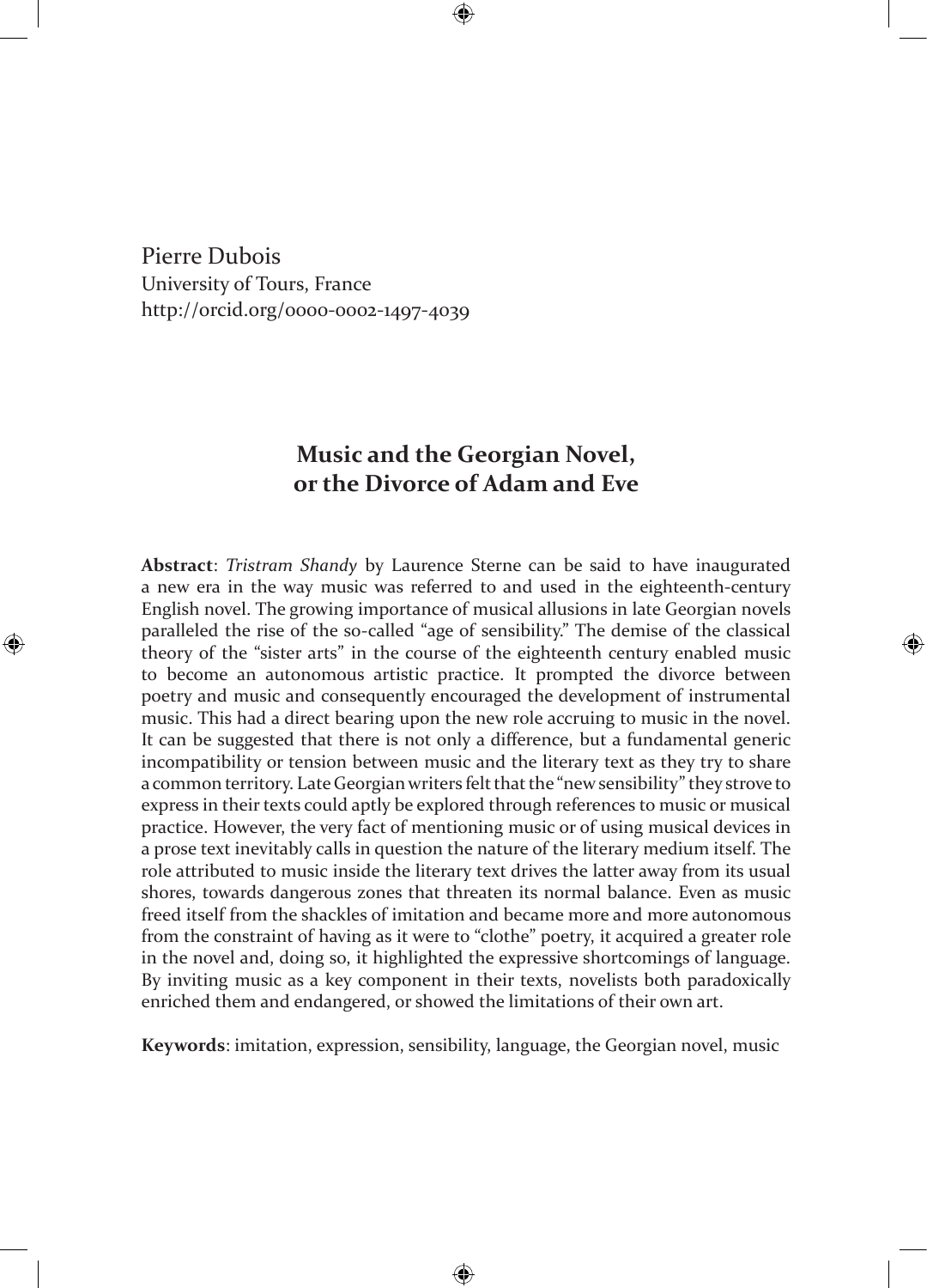In the first chapter of Juan Alonso's satiric novel *Althea, the Divorce of Adam and Eve*, the first-person narrator, X. J. Muldoon, explains that women are the "opposite of people" and that he "grew up with the firm belief that the Devil in Eden worked through Eve." He adds that "Adam never struck [him] as the ambitious type," and he, Muldoon, did not like Eve, because she "was so treasonous and seductive to poor Adam, who was no match for her, and who was henceforth condemned to work and live from the sweat of his brow."<sup>2</sup> At the end of the novel, Muldoon – at a loss to understand how the "New" independent woman has emerged in the early sixties – declares that we have all by now "gotten wind of the divorce of Adam and Eve."3 To some extent, and somewhat provocatively, it may be argued that the metaphor of "the divorce of Adam and Eve" could be applied to the music-literature relationship as it developed in England in the second part of the eighteenth century and early nineteenth century. Following a gradual process in the course of the Georgian period, the music-literature relationship was eventually to lead to an inevitable divorce. To borrow Alonso's phrase, the novel was indeed "no match" for music.

In the past years, more and more cross-disciplinary studies have come to the fore in the humanities, giving rise to interesting research into the notions of intertextuality and intermediality, in which the links between the visual arts and the novel,<sup>4</sup> between music and painting,<sup>5</sup> and between music and literature,<sup>6</sup> have been variously analysed and discussed. In his study *Laurence Sterne and the Origins of the Musical Novel*, William Freedman argued that *Tristram Shandy* was a fundamentally "musical" novel that borrowed not only metaphors, but also structural elements, from the art of music.7 While

<sup>1</sup> Juan Alonso. *Althea – the Divorce of Adam and Eve*. New York 1976, p. 1.

 $^2$  Ibid., p. 3.

<sup>3</sup> Ibid., p. 362.

<sup>4</sup> See for instance Jeffrey Meyers. *Painting and the Novel*. Manchester 1975; Jakub Lipski. *Painting the Novel: Pictorial Discourse in Eighteenth-Century English Fiction*. London 2018.

<sup>5</sup> See for instance Richard Leppert. *Music and Image: Domesticity, Ideology and Socio-cultural Formation in Eighteenth-century England*. Cambridge 1988.

<sup>6</sup> See for instance Werner Wolf. *The Musicalization of Fiction: A Study in the Theory and History of Intermediality*. Amsterdam-Atlanta GA 1999; Gillen D'Arcy Wood. *Romanticism and Music Culture in Britain, 1779-1840 – Virtue and Virtuosity*. Cambridge 2010; and my own *Music in the Georgian Novel*. Cambridge 2015, on which the present paper is based.

<sup>7</sup> William Freedman. *Laurence Sterne and the Origins of the Musical Novel*. Athens 1978, *passim*.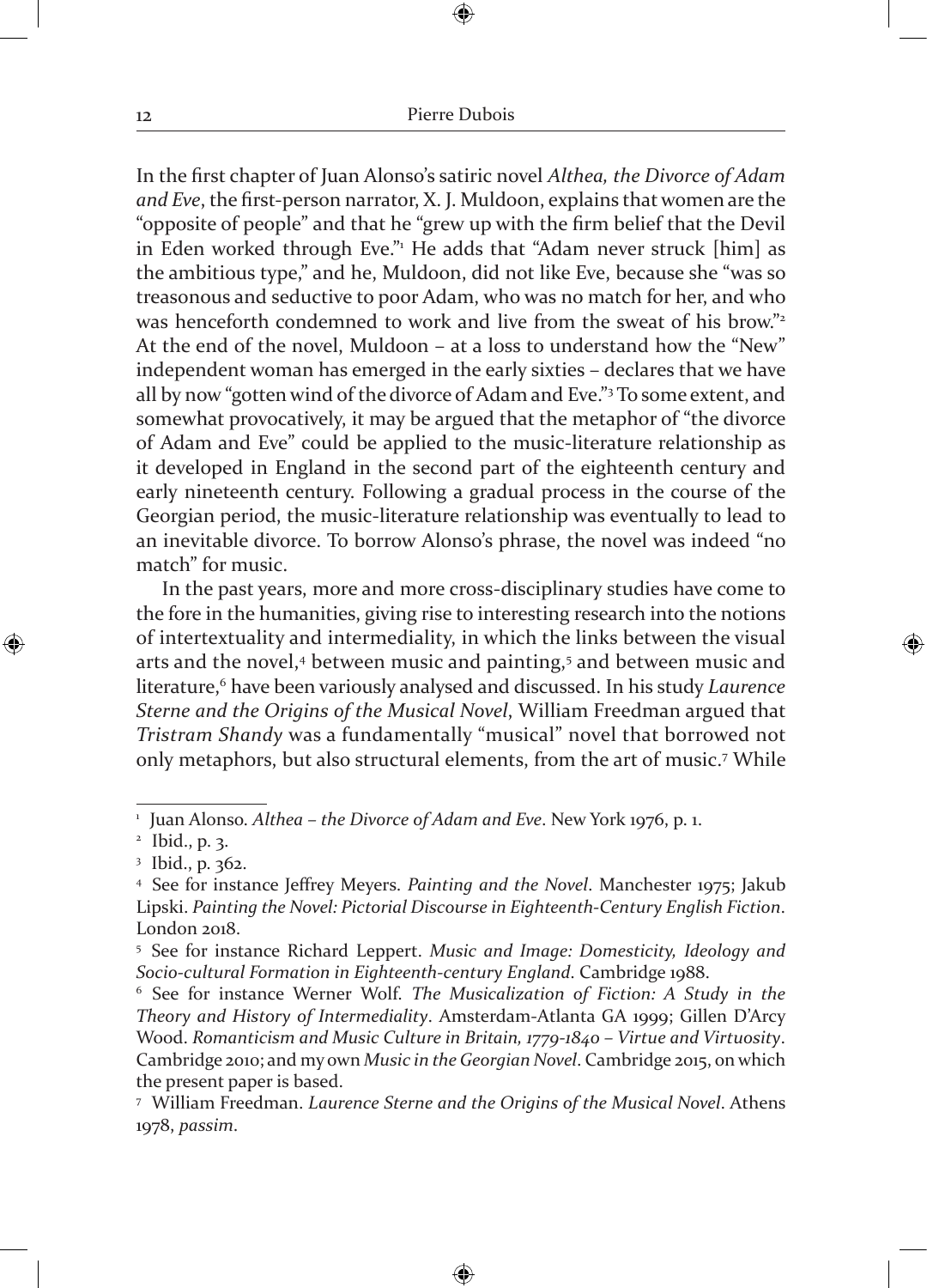other writers, such as Werner Wolf, reduce the so-called musicalisation of *Tristram Shandy* to only a few elements amounting at best to some "dubious «metaphorical impressionism»",<sup>8</sup> it can nevertheless be reasonably admitted that Sterne's ground-breaking novel inaugurated a new era in the way music was mentioned, referred to and used in the eighteenth-century English novel.

Yet, although music was often summoned by eighteenth-century novelists, it is the very nature of the inscription of musical references in the Georgian novel that I propose further to investigate. It will be suggested that the very inclusion of music in the genre of the novel is often problematic.

The demise of the classical theory of the "Sister Arts" in the course of the eighteenth century prompted the divorce between poetry and music, and this consequently encouraged the development of instrumental music. This had a direct bearing upon the evolution of the role accruing to music in the Georgian novel. I would like to suggest that there is not only a difference, but a fundamental generic incompatibility between music and the literary text.9 Late eighteenth-century and early nineteenth-century novelists felt that the "new sensibility" they endeavoured to express in their works could aptly be explored through references to music or musical practice, hence their effort to summon up music within their novels. However, the very fact of doing so in a prose text inevitably calls in question the nature of the literary medium itself. The role attributed to music inside the text of fiction drives the latter away from its usual shores, towards dangerous zones that threaten its normal balance. The rise of the place of music in the late Georgian novel can be read as a tale of attraction as well as rejection and ultimate divorce. Even as music freed itself from the shackles of imitation and became more and more autonomous from the constraint of having as it were to "clothe" poetry, it acquired a greater role in the novel and, doing so, it highlighted the expressive shortcomings of language. By inviting music as a key component in their texts, novelists both paradoxically enriched them and endangered, or showed the limitations of, their own art.

To show this, I will first stop at the Renaissance theory of the "Sister Arts" and its influence on allusions to music in early Georgian novels; then I will have a look at the rise of the mid-eighteenth-century theory of musical expression and its links with Laurence Sterne's critique of language through music; finally, I will briefly consider another aspect of the divorce between

<sup>8</sup> Wolf, *Musicalization of Fiction*, p. 233. Werner Wolf. *Musicalization of Fiction*. Amsterdam-Atlanta GA 1999, p. 233.

<sup>9</sup> I am not addressing here the question of poetry, which raises other issues.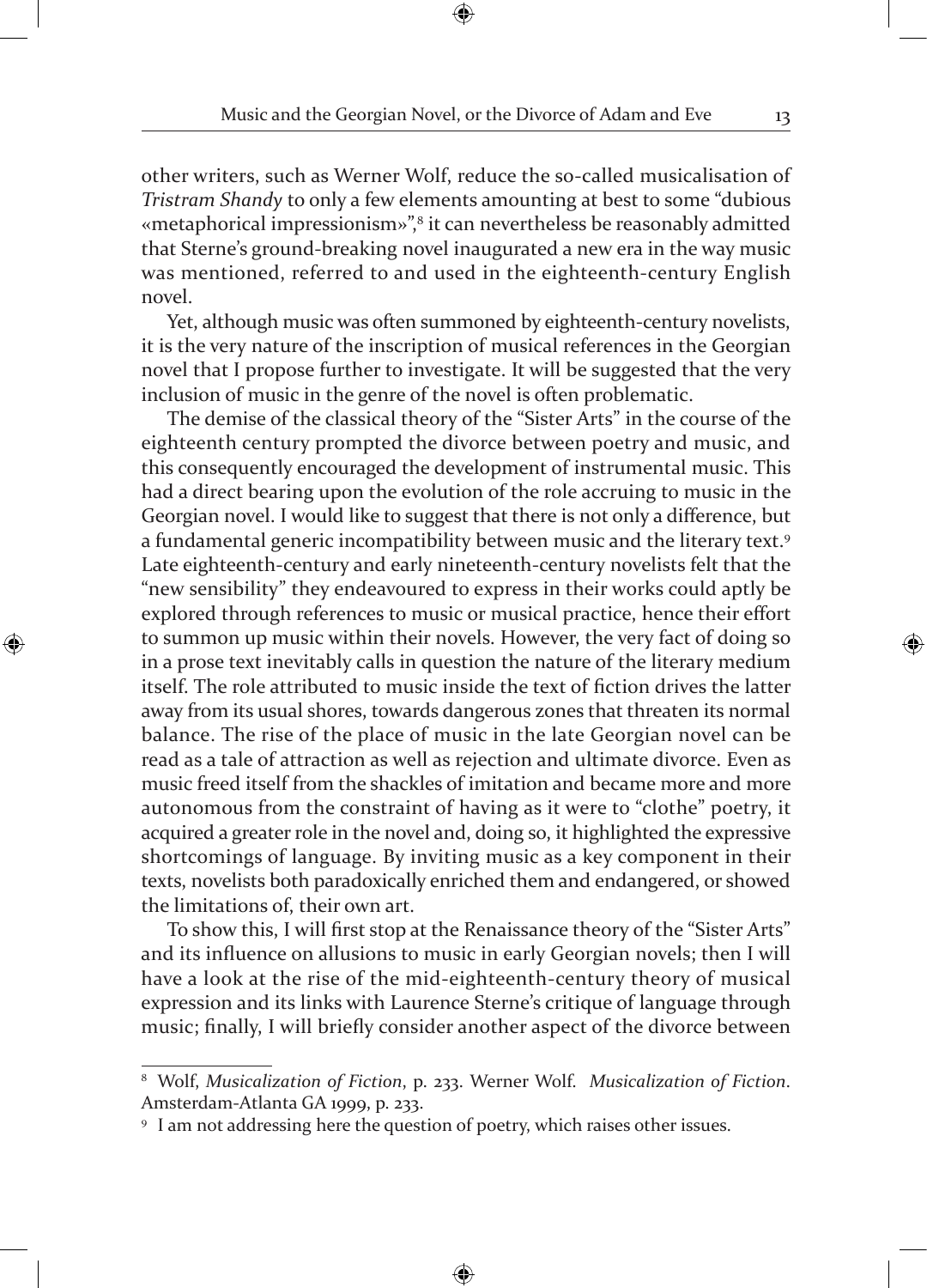music and the novel in late Georgian novels of sensibility, and in particular the place of silence.

## **The Theory of the Sister Arts and the Dependence of Music on Words**

In his *Poetics*, Aristotle argued that the aim of both poets and painters was to imitate men and their actions. Following suit, Horace compared poets and painters in his *Ars Poetica*, coining the phrase "*ut pictura poesis*," which means "as is painting, so is poetry;" in other words, a painting could be used as model from which a poem could be imagined. Both Aristotle and Horace primarily intended to show that they ascribed to poetry the role of an imitation. This was however to lead to the broader theory of the "Sister Arts" in the Renaissance, in which the concept was as it were reversed, since it was now implied that painting was supposed to resemble poetry. Poetry now became the model to be emulated by the painter and thus it acquired a superior status among the arts. At the beginning of the eighteenth century, the theory of the Sister Arts still prevailed. In his essay *Of the Sister Arts* (1734), for instance, the poet Hildebrand Jacob (1693–1739) linked all the arts with one another, including music, and made them interdependent:

If it be allow'd with *Cicero* that all *Arts* are *related*, we may safely conclude, that *Poetry*, *Painting*, and *Music* are closely ally'd. From this near resemblance to each other they have been commonly call'd the *Sister Arts*, which is so great, that it is difficult to discourse upon either of them, particularly on the two First, without a mutual borrowing of *Images*, and *Terms*, insomuch that one of these *Arts* cannot well be explain'd, without giving some Insight into the other at the same Time.10

Jacob included music and suggested that each art could give "some insight into the other[s]." For him, the various arts were based upon the same fundamental principles, namely imitation and harmony. Painting was supposed to imitate poetry, which was supposed to imitate nature, as nature contained the laws of beauty and harmony. In reality, the main role of this theory as regards music was to control it by making is subservient to poetry. Unlike poetry, music has no clear, specific meaning and consequently it cannot provide the same instruction. It could therefore best be understood as an accomplice to, a mere ornament or a translation of poetry. In a song or an opera, it is the words set to music that will determine the way in which the

<sup>10</sup> Hildebrand Jacob. *Of the Sister Arts, an Essay*. London 1734, pp. 3–4.